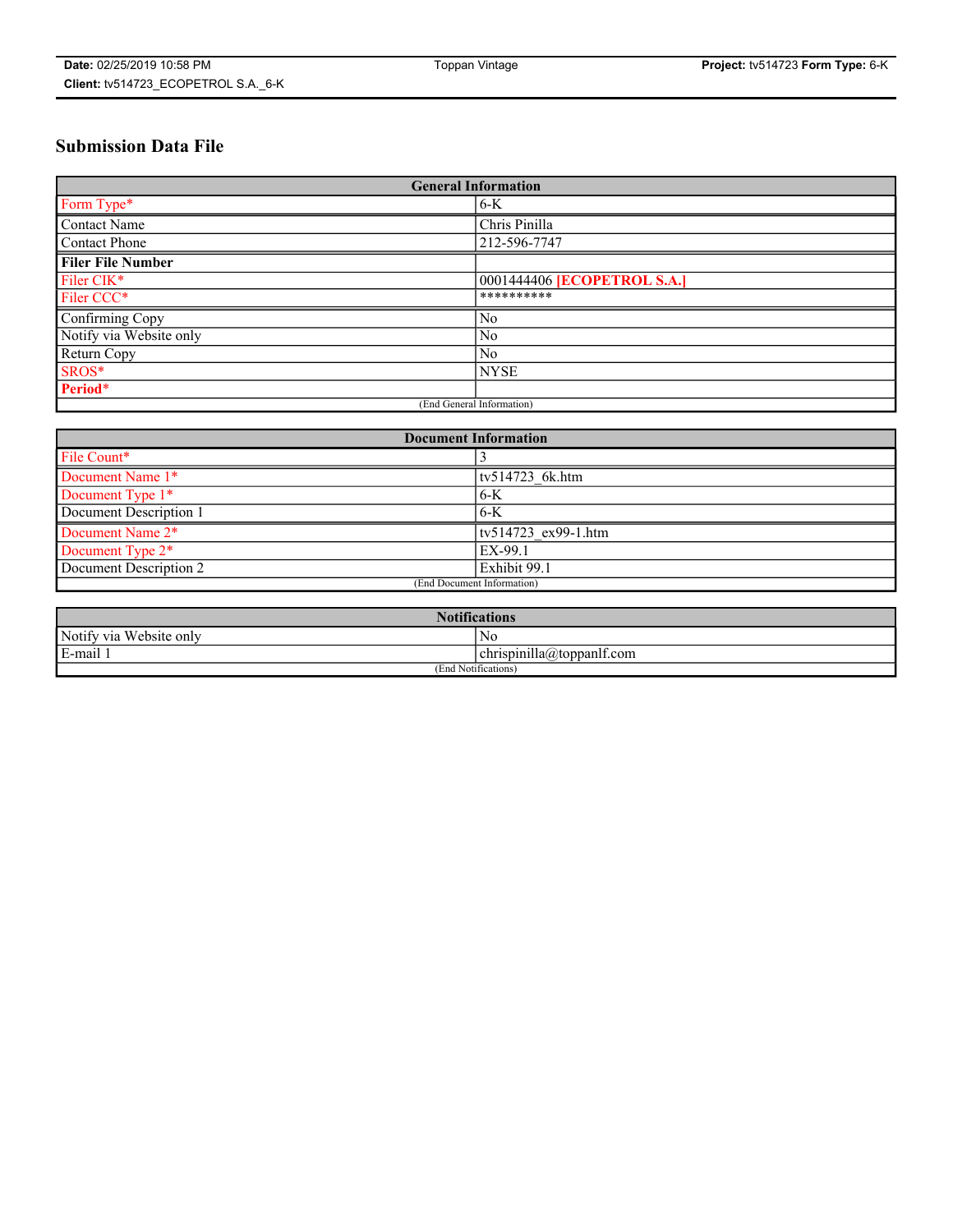#### **UNITED STATES SECURITIES AND EXCHANGE COMMISSION Washington, D.C. 20549**

### **FORM 6-K**

### **REPORT OF FOREIGN PRIVATE ISSUER PURSUANT TO RULE 13a-16 OR 15d-16 UNDER THE SECURITIES EXCHANGE ACT OF 1934**

For the month of February, 2019 Commission File Number 001-34175

## ECOPETROL S.A.

(Exact name of registrant as specified in its charter)

N.A.

(Translation of registrant's name into English)

COLOMBIA

(Jurisdiction of incorporation or organization)

Carrera 13 No. 36 – 24 BOGOTA D.C. – COLOMBIA

(Address of principal executive offices)

Indicate by check mark whether the registrant files or will file annual reports under cover of Form 20-F or Form 40-F.

Form 20-F  $\boxtimes$  Form 40-F  $\Box$ 

Indicate by check mark if the registrant is submitting the Form 6-K in paper as permitted by Regulation S-T Rule 101(b)(1)

 $Yes \Box$  No  $\boxtimes$ 

Indicate by check mark if the registrant is submitting the Form 6-K in paper as permitted by Regulation S-T Rule 101(b)(7)

 $Yes \Box$  No  $\boxtimes$ 

Indicate by check mark whether the registrant by furnishing the information contained in this form is also thereby furnishing the information to the Commission pursuant to Rule 12g3-2(b) under the Securities Exchange Act of 1934.

 $Yes \Box$  No  $\boxtimes$ 

If "Yes" is marked, indicate below the file number assigned to the registrant in connection with Rule 12g3-2(b): 82-  $N/A$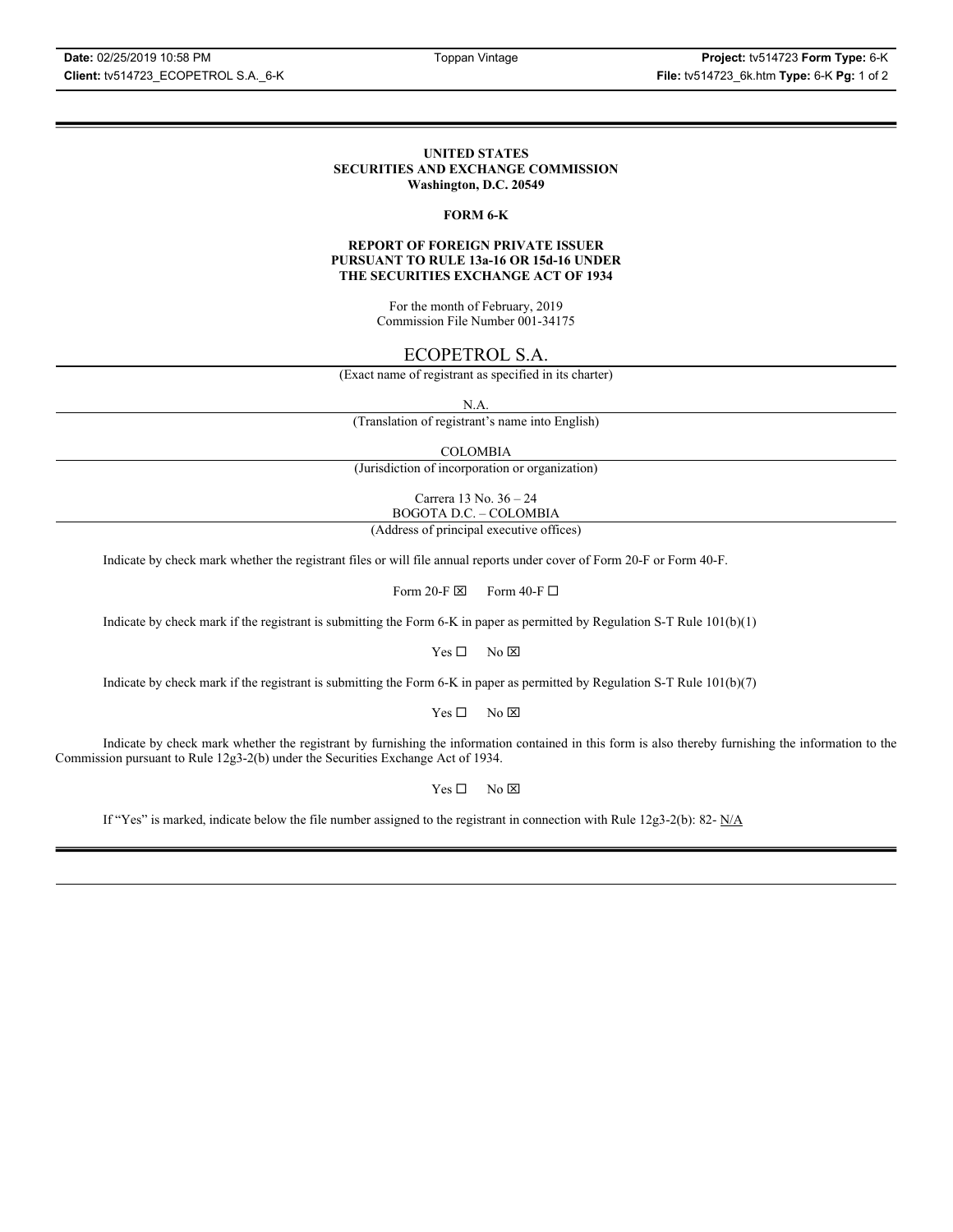### **SIGNATURES**

Pursuant to the requirements of the Securities Exchange Act of 1934, the registrant has duly caused this report to be signed on its behalf by the undersigned, thereunto duly authorized.

Ecopetrol S.A.

By: /s/ Jaime Caballero Uribe

Name: Jaime Caballero Uribe Title: Chief Financial Officer

Date: February 26, 2019